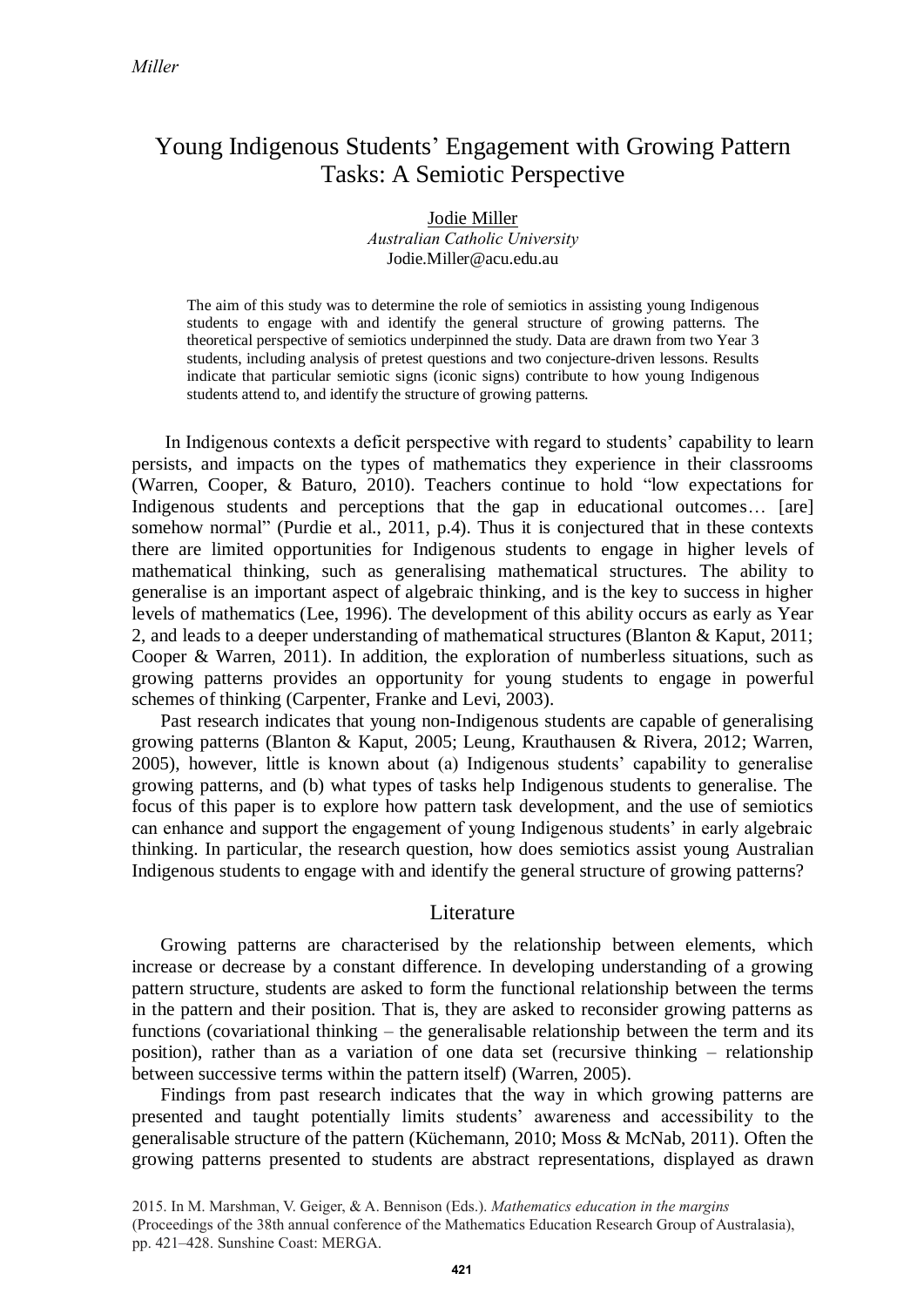geometric shapes (e.g., circles drawn to make a T shape), and consist of the first three or four pattern terms. The position of each term is rarely displayed in the drawn representation. Students engaging with growing patterns in this way often identify the recursive pattern rule, as their attention is not attracted to the two variables or the covariable relationship between the two variables. Recent studies with young non-Indigenous students have confirmed the benefits of explicitly representing the underlying structure of the pattern and using semiotic signs to draw attention to this structure when generalising (e.g., Warren & Cooper, 2008; Radford, 2006).

There have been few studies that have focused on the act of grasping a generalisation. Grasping a generality is to notice a commonality that holds across all terms (Cooper  $\&$ Warren, 2011). Radford (2006) asserts that the act of grasping a generalisation rests on perception and interpretation. This is an active process, and is dependent on the use of signs (gesture, speech, concrete objects) that indicate where the perceived object is located. Radford's study (2006) focused on better understanding the role of signs in students' perceptive processes underpinning generalisation of number and geometric patterns.

While the theory of semiotics has been long established, it is only recently that studies in the area of pattern generalisation have considered how semiotics impacts on the learning process (e.g., Radford, 2006; Miller, 2014; Warren & Cooper, 2008). For example, aspects of the various semiotic resources (gestures, language, materials) used by students and teachers when exploring mathematical generalisations (Radford, 2006; Miller, 2014; Warren & Cooper, 2008) have been delineated. The gap still remains in the research with respect to how semiotics assists young Indigenous students to attend to both variables in growing pattern representations. Hence, the theoretical construct underpinning this research was semiotics.

# Theoretical Framework

Semiotic signs assist students in developing mathematical understanding (Sabena, Radford, & Bardini, 2005). Semiotics is the study of cultural sign processes, analogy, communication, and symbols. Signs (such as bodily movement, oral language, concrete objects) play the role of making the mathematics apparent (Radford, 2003). As the teaching of mathematics draws on a variety of representations and resources to assist students to engage with mathematical processes, semiotics provides the tools to understand these processes of thought, symbolisation, and communication. Semiotics has a two-fold role in this study. First, it informed the selection of materials used to represent the growing patterns, and second, it provided the lens to interpret the signs within and between all social interactions in the learning experiences. The semiotic terms from Saenz-Ludlow and Zellweger (2012) model, adapted from Peircean theory (Peirce, 1958), are adopted for this study. Figure 1 displays the triadic concept of sign that has been developed with the classifications of sign object, sign vehicle and sign interpretant (Saenz-Ludlow & Zellweger, 2012).



*Figure 1*. The tridactic concept of sign with terminology adapted by Saenz-Ludlow and Zellweger, 2012.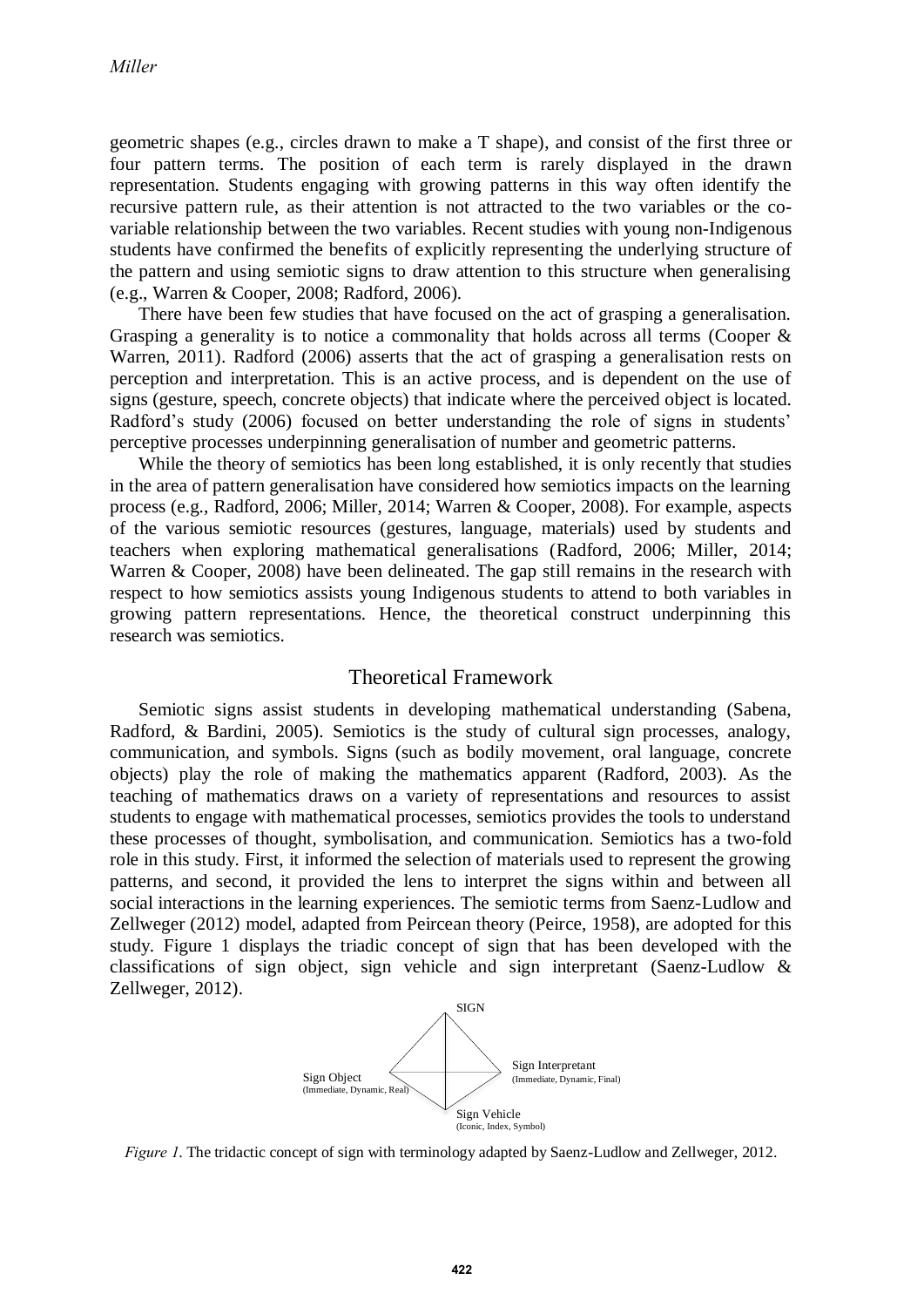For the purpose of this paper, the focus is on sign vehicles. Sign vehicles are mediators between the sign objects and sign interpretant (student/teacher), and are then deduced to attempt to build understanding of the overall concept. The sign object can be represented by different sign vehicles that capture particular aspects of the object. Multiple sign vehicles are required, as one sign vehicle cannot encapsulate the entire object. To come to a complete understanding of the concept, students must be exposed to multiple and interrelated sign vehicles. These sign vehicles can be classified as iconic, indexical or symbolic (Saenz-Ludlow & Zellweger, 2012). Iconic signs exhibit a similarity to the subject of discourse (object); the indexical sign, like the pronoun in language, forces the attention to the particular object without describing it; and the symbolic sign signifies the object by means of an association of ideas or habitual connection (Peirce, 1958). These sign vehicles can be both static and dynamic (Radford, 2006; Saenz-Ludlow, 2007).

## Research Design

A decolonised approach has been adopted with a focus on valuing, reclaiming, and having a foreground for Indigenous voices (Denzin & Lincoln, 2008). For this particular study, a relationship needed to be cultivated with Indigenous Education Officers (IEO) to assist with knowledge that may not be explicitly recognisable to the researcher. It was thus imperative to create space for critical collaborative dialogue within the study; hence the choice of teaching experiments to collect data. This is because teaching experiments provided the platform to investigate the teaching and learning interactions that support the development of students' ability to generalise in students' own setting. In effect, this brings the researcher and the participants into a shared space, where empowerment can occur (Denzin & Lincoln, 2008).

The larger project was based on two conjecture-driven teaching experiments for the primary purpose of directly experiencing students' mathematical learning and reasoning in relation to their construction of mathematical knowledge. A crucial aspect of the conjecture-driven teaching experiment is the conjecture itself. It needs to be aimed at both theoretical analysis and instructional innovations (Cobb, Confrey, DiSessa, Lehrer, & Schauble, 2003). Conjectures are based on inferences, and within mathematics education, these inferences may pertain to how mathematics is organised, conceptualised, or taught in order to reconceptualise the content and pedagogy (Confrey & Lachance, 2000). Each teaching experiment consisted of three 45-minute mathematics lessons, therefore six lessons in total. The researcher conducted the lessons in the study. Three conjectures were explored in each lesson, a mathematical (e.g., Exploring growing patterns where the structure is multiplicative (e.g., double) assists students to generate the pattern rule), semiotic (e.g., Providing growing patterns where the variables are embedded in the pattern ensures that students attend to both variables*),* and cultural conjecture (e.g., Exploring growing patterns from environmental contexts assists Indigenous students relate growing patterns to their prior experiences)*.* Due to space limitations, this paper only draws from the first teaching experiment (teaching experiment 1), focusing on the semiotic conjectures from two lessons conducted with Year 2/3 Indigenous students.

## *Data Collection*

The research was conducted in one Year 2/3 classroom (7-9 year olds) of an urban Indigenous school in North Queensland. This school was purposively selected because these students had not previously engaged in mathematics lessons focusing on the concept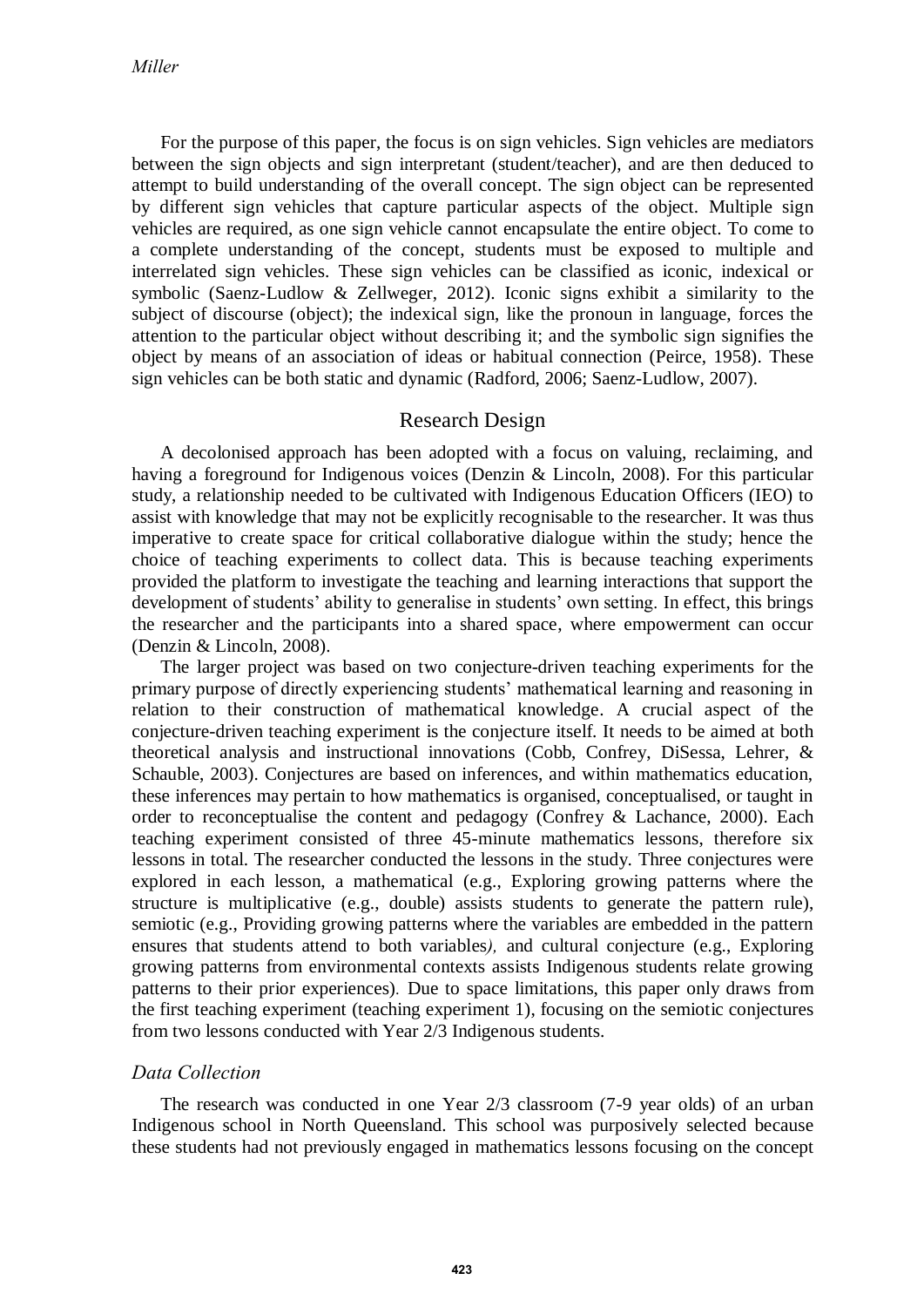of growing patterns. Additionally, a relationship was already formed with the school community, an important aspect of Indigenous research perspectives, and the researcher had worked in the classes as part of a larger mathematics research project. In total, 18 students and 2 Indigenous Education Officers (IEOs) participated in the study. To explore how students engaged with the growing patterns, data-gathering strategies used in teaching experiment 1 were: (a) A pretest to ascertain what the students knew before the lessons; (b) video-recorded mathematics lessons, and (c) audio-taped interviews with the IEOs. There were two video cameras in each lesson, one focused on the researcher and the other on the students. Data reported in this paper are from two students  $(S1 - Aboriginal)$  girl & S6 – Aboriginal boy). These students were selected, as they represent cases of mathematical achievement, high (S1) and low (S6) achiever in mathematics, as identified by the classroom teacher and IEO.

## *Data Analysis*

In this study, data analysis was contemporaneous and formative during data collection. It informed each stage of the data collection process and assisted in refining conjectures (Confrey & Lachance, 2000). Pretests were analysed not only to ascertain what students knew, but to also determine the ways in which the students answered the questions. This analysis informed selection of tasks for the first lesson of teaching experiment 1. The analysis of the videotaped lessons formed a major component of the qualitative data analysis. The teaching experiments required two phases of data analysis, ongoing analysis and in-depth analysis. Ongoing analysis occurred at the conclusion of each lesson of the teaching experiment, and informed the next stage of data collection. This assisted with refining conjectures and hypotheses, and the development of tasks for the next lesson (Confrey & Lachance, 2000). Peer debriefing between the researcher, supervisor, teacher, and Indigenous Education Officers was conducted at this point to determine conjectures for the following lesson. Member checks occurred during the teaching experiments with students to ensure that the researcher had correctly interpreted each student's response.

In depth analysis occurred at the conclusion of the data-collection phase. All data were reanalysed using an iterative approach (Srivastava & Hopwood, 2009). Initial videofootage were transcribed to capture students' verbal responses and the semiotic interactions. Data were coded and analysed focusing on semiotic signs (iconic and indexical) of both the student and researcher. This entailed identifying signs that assisted students to engage with the growing pattern structures. Finally, the data were reanalysed and aligned with the cultural perspective provided from the Indigenous Education Officers with regard to the semiotic signs. Their input was audio-recorded and then transcribed in order to capture cultural interactions in the lesson.

## Findings

The data from S1 and S6 are presented by structuring the findings according to the order of data collection. First, results from the pretest that served to ascertain what students knew prior to the commencement of the lessons, and second, the conjectures that framed the three lessons in teaching experiment 1 are presented. *Pretest*: The test comprised 10 items. Figure 2 illustrates Student 1 and Student 6 responses to Question 3 (Copy the pattern) and 7 (How many possum eyes will there be if there were 10 possums hanging on the tree?) of Pretest 1, key questions that illustrate the differences in understanding between the two students, and the data that informed the development of Conjecture 1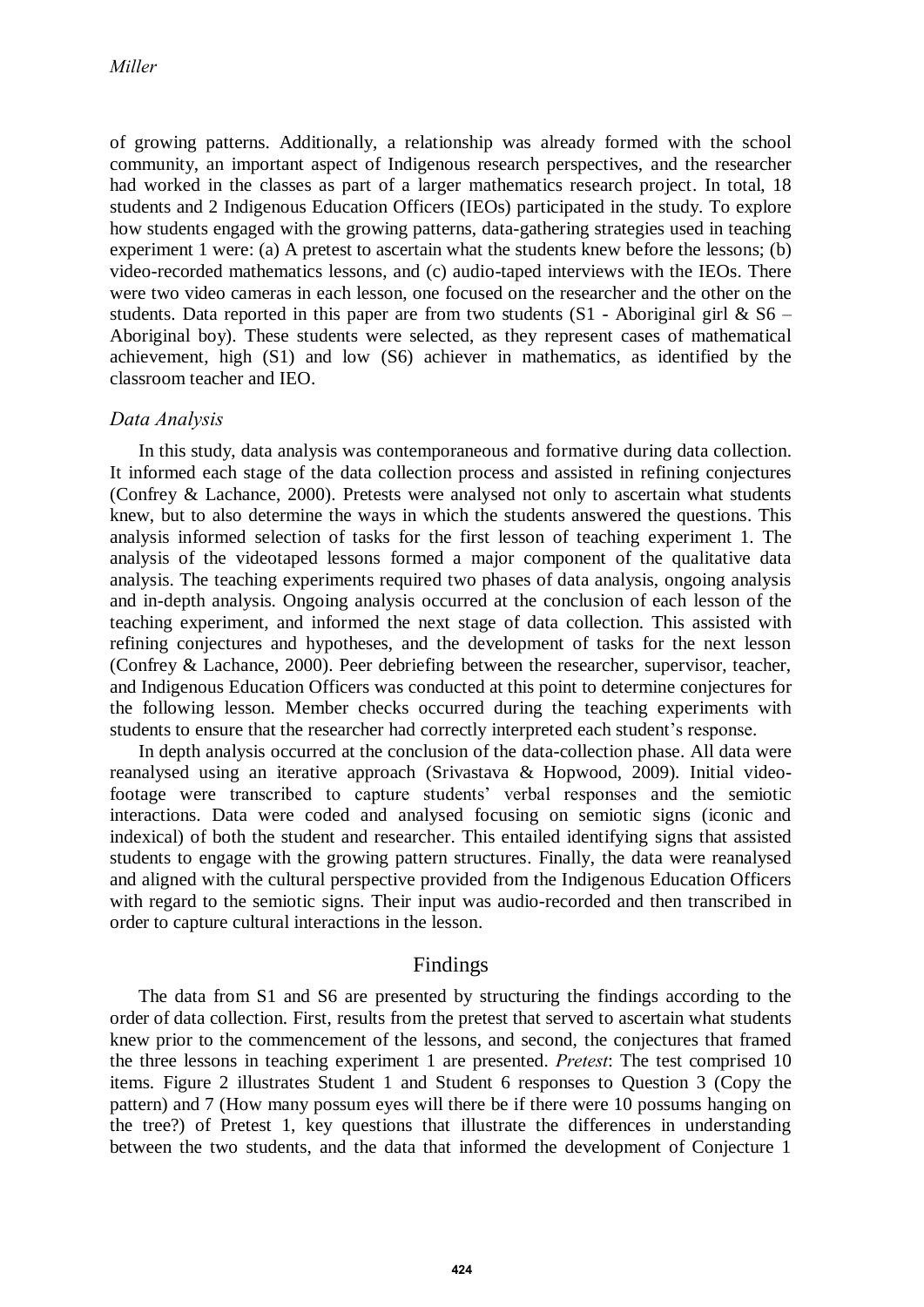(Making both variables of growing patterns visually explicit assists students to identify the co-variational relationship).



*Figure 2*. S1 and S6 responses to Question 3 and 7 of Pretest 1.

For Question 3 S1 only copied the houses in the pattern. She did not attend to both variables in the pattern (the houses (pattern term)) and corresponding label (pattern position). By contrast, S6 attended to both variables in the pattern. For Question 7 S1 and S6 started to work with both variables in the possum pattern. They both drew the possum tails and eyes. It appears that having the two variables (the possum tails and possum eyes) embedded in the single pattern structure (a drawing of a possum) assisted S1 and S6 to attend to both variables. At the conclusion of the Pretest, Indigenous Education Officers shared that within their context they could not identify any growing patterns that were appropriate for these young students to engage with. They suggested that it would be best for students to begin exploring patterns from a shared context (e.g., environmental context). They also confirmed that a hands-on approach (using concrete materials) would be appropriate for these students. Figure 3 presents the following patterns used in lesson 1 (butterfly pattern), and lesson 3 (kangaroo pattern).



*If I have 20 butterfly bodies how many butterflies would there be?*



*If I had 20 kangaroo tails how many kangaroo ears would there be?*

*Figure 3*. Growing patterns used in teaching experiment 1.

Lesson 1 Conjecture: Making both variables of growing patterns visually explicit *assists students to identify the co-variational relationship*. During lesson 1, while both variables were visually explicit (blue matchstick – pattern term, yellow counter – pattern quantity) and embedded in the butterfly pattern, students attended to the iconic signs (matchsticks and counters – iconic signs) separately. When considering a butterfly in the natural environment the body and wings cannot be separated. However, when using the concrete materials, the sign vehicles were easily separated. S1 did not split the two signs; S1 placed one matchstick on her desk and then immediately placed the four counters around that matchstick before constructing the next butterfly. S1 was able to copy and continue the structure identical to that presented by the researcher (see Figure 3). It was for these reasons that S1 was considered to have high structural awareness of the butterfly pattern. S6 attended to the sign vehicles separately. Other students in the class also attended to the pattern in this manner. First, he placed an array of matchsticks on the desk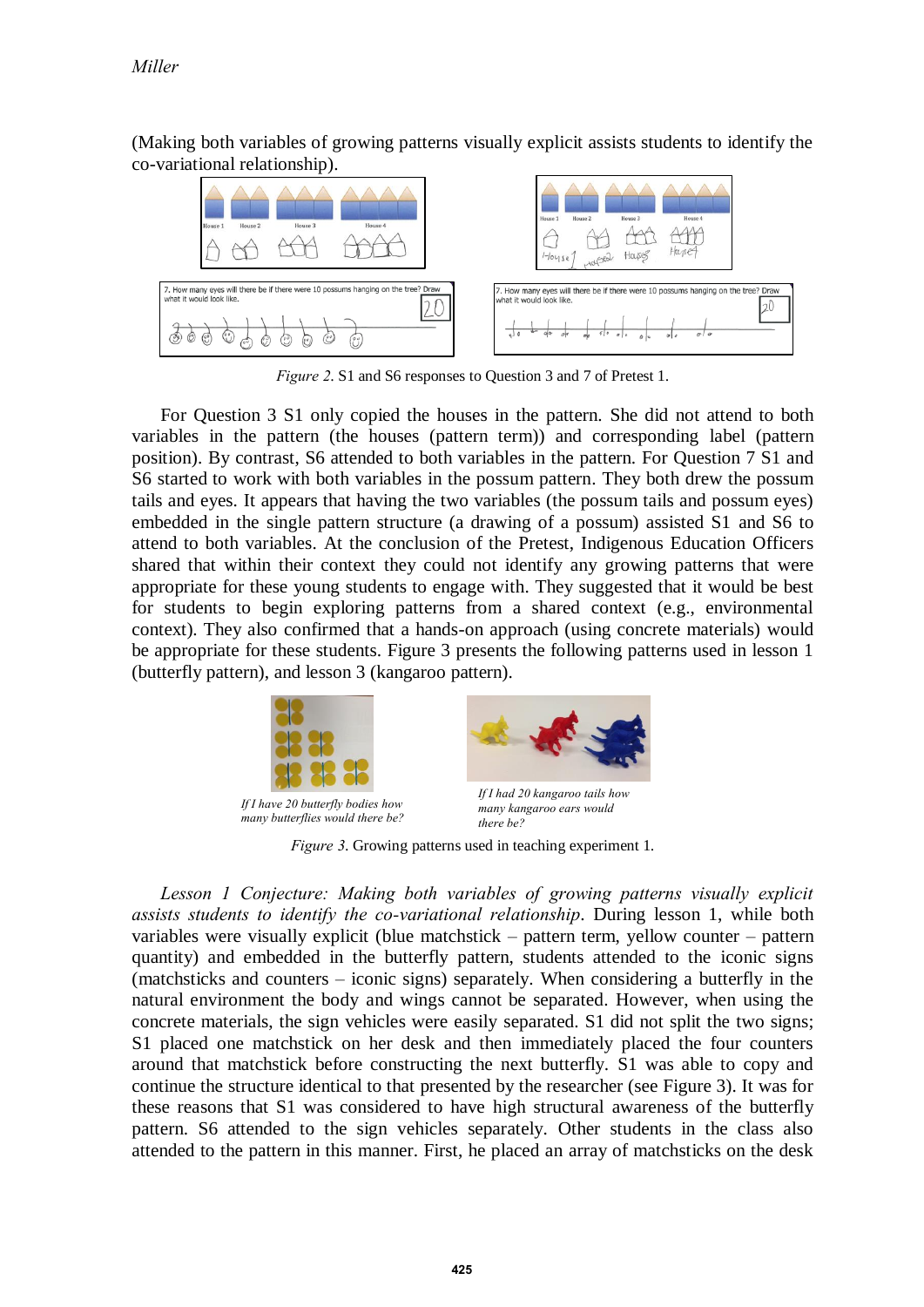to represent the butterfly bodies, and then added the counters (wings) retrospectively. Thus, when constructing the pattern, S6 attended to the two sign vehicles (the iconic signs) sequentially rather than simultaneously. Whether he recognised the co-variational relationship between the two sign vehicles is difficult to determine. It is because of these actions, separating the sign vehicles, that the pattern for lesson 2 was selected (See Figure 2). Additionally, the IEO stated that the students were confident using the number ladder, and they were able to 'act out the pattern' by standing on the 'feet'.

*Lesson 3 Conjecture: Providing growing patterns where only two variables are embedded and cannot be physically separated from each other, assists students to attend to both variables simultaneously.* S1 was now attending to both variables when working with the kangaroo pattern. She was able to express further predictions of the pattern using both the tail and the ears to communicate her understanding. S1 explained to the class that if she had 1 million tails she needed to double the number of tails to determine the number of ears. She was also able to determine the number of tails if there were 10 kangaroo ears (five kangaroo tails). As both variables were embedded in the kangaroo pattern, and could not be separated, this assisted S1 to attend to both variables when discussing the pattern. S6 was able to attend to both variables in the kangaroo pattern to assist him explain the relationship between the tails and ears. He was able to predict how many ears there would be if there were 100 kangaroo tails (200), and explained that he was doubling the number of tails to find the number of ears.

## Discussion and Conclusion

It has been demonstrated in past research that young non-Indigenous students can engage in covariational thinking (Blanton & Kaput, 2005); however, this current study adds new knowledge to the pattern task types that assist young Indigenous students in 'noticing' the relationship between two variables. Past research has highlighted an issue that arises from covariational thinking is the need to coordinate two data sets, and identify the relationship between these sets (Blanton  $\&$  Kaput, 2005). Thus, in this present study the growing patterns selected for the tasks were deliberately chosen to ensure that this relationship was transparent. Results from this study provide initial evidence that iconic signs appear to assist students to move quickly from recursive thinking to covariational thinking. This was achieved by using iconic signs to highlight the two variables. Additionally, a recursive approach to solving growing patterns is still a major challenge for both young and older students (Rivera & Becker, 2009; Warren, 2005). The results of this present study suggest that this issue relates to the way the patterns are structured, and can be overcome by using iconic signs to highlight both variables in growing patterns, namely, the pattern number (term) and the pattern quantity.

While it is recognised that signs play a central role in the construction of new knowledge (Peirce, 1958; Saenz-Ludlow, 2007), literature pertaining to how these signs are represented in pattern generalisation tasks is scarce. This present study begins to contribute to this limited research, and suggests that there are two potential ways that sign vehicles can be considered when constructing growing patterns: (a) embedding sign vehicles (possum and kangaroo pattern), and (b) splitting sign vehicles (house and butterfly patterns). When considering growing patterns the sign vehicles represent the two variables within the pattern (i.e., pattern term and pattern quantity). Embedding both sign vehicles in a single hands-on artefact ensures that students attend to both variables of the growing pattern. This aligns with past research, indicating that students were successful generalising patterns where both iconic signs were embedded in the single structure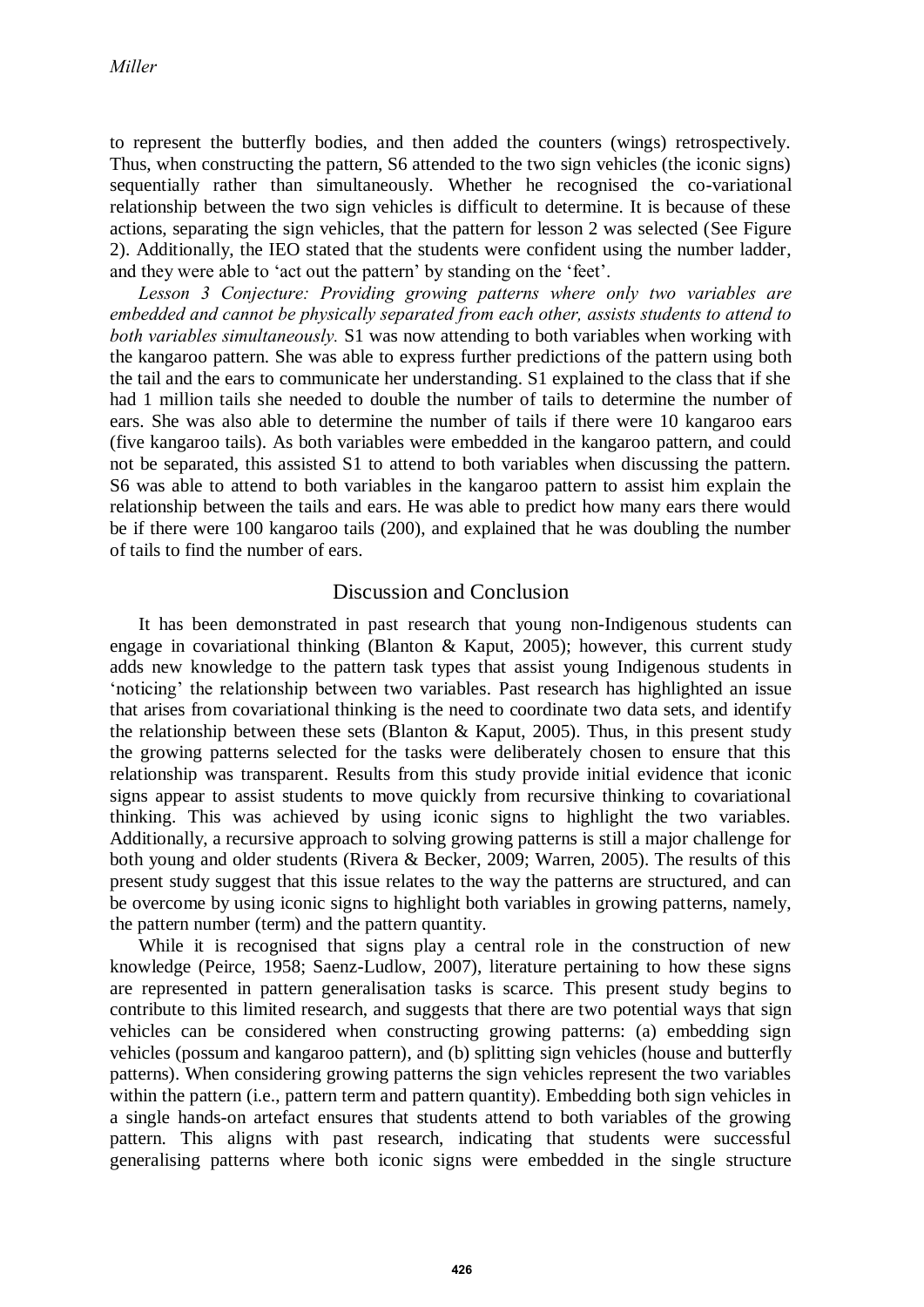(Blanton & Kaput, 2005; Leung, Krauthausen & Rivera, 2012; Warren, 2005). Young Indigenous students were supported in making connections with co-variation, as demonstrated by S1 in TE1 when discussing the general rule for the kangaroo pattern. It appeared that the use of *embedded variable patterns* assisted students to attend to both variables: that is, students needed to discuss the pattern attending to the pattern position (tails) and the pattern quantity (ears).

It appears that iconic sign vehicles (e.g., concrete materials) provide opportunities for dynamic interactions between the student and the pattern. Findings from this study further nuance the importance of the role that dynamic signs play when students physically engage with geometric patterns to construct the general rule (Mason, 1996; Saenz-Ludlow, 2007). Through the use of iconic signs (butterfly bodies and butterfly wings), a geometric pattern created with concrete materials provides opportunities for young students to manipulate both variables, as they examine the pattern structure on their way to constructing generalisations (Cooper & Warren, 2008). This approach differs from geometric patterns that are traditionally depicted in textbooks (as students can not physically manipulate textbook pictures), and it is argued that potentially students may not engage with, or interpret these signs (textbook pictures), with the same intensity. It is conjectured that growing pattern task should be set up to have, dynamic iconic signs that represent both variables, so that students can physically engage with these signs.

The contribution of this study is that growing pattern task design should mirror and support students use of semiotics as a thinking tool and as such one needs to consider signs in the representation of patterns*.* These tasks types have implications for both the teaching and learning of growing pattern generalisations. As two cases were presented, it is acknowledged that there are limitations for the study. Thus further research is needed to consider larger cohorts of both Indigenous and non-Indigenous students, to determine if these pattern tasks assist young students to engage in growing pattern generalisations, and if there is a potential hierarchy to which growing patterns should be introduced to young students. Finally, and most importantly, this study provides a positive story for Indigenous students indicating that they are capable of engaging with early algebraic thinking challenging deficit models of mathematics learning.

Acknowledgement: The research reported in this paper was supported by the ARC (LP100100154). The author expresses her thanks to participating Indigenous Education Officers and students.

## References

- Blanton, M., & Kaput, J. (2005). Characterizing a classroom practice that promotes algebraic reasoning. *Journal for Research in Mathematics Education, 36*, 412–446.
- Blanton, M., & Kaput, J. (2011). Functional thinking as a route into algebra in the elementary grades. In J. Cai & E. Knuth (Eds.), *Early algebraization: A global dialogue from multiple perspectives. Advances in mathematics education* (pp. 5–23). Berlin Heidelberg, Germany: Springer-Verlag.
- Carpenter, T. P., Franke, M. L., & Levi, L. W. (2003). *Thinking mathematically: Integrating arithmetic and algebra in elementary school*. Portsmouth, NH: Heinemann.
- Cobb, P., Confrey, J., DiSessa, A., Lehrer, R., & Schauble, L. (2003). Design experiments in educational research. *Educational Researcher*, *32*(1), 9–13.
- Confrey, J., & Lachance, A. (2000). Transformative teaching experiments through conjecture-driven research design. In A. Kelly & R. A. Lesh (Eds.), *Handbook of research design in mathematics and science education* (pp. 231–265). Mahwah, NJ: Lawrence Erlbaum Associates.
- Cooper, T. J., & Warren, E. (2011). Years 2 to 6 students' ability to generalise: Models, representations and theory for teaching and learning. In J. Cai & E. Knuth (Eds.), *Early algebraization: A global dialogue from multiple perspectives. Advances in Mathematics Education* (pp. 187–214). Berlin Heidelberg, Germany: Springer-Verlag.